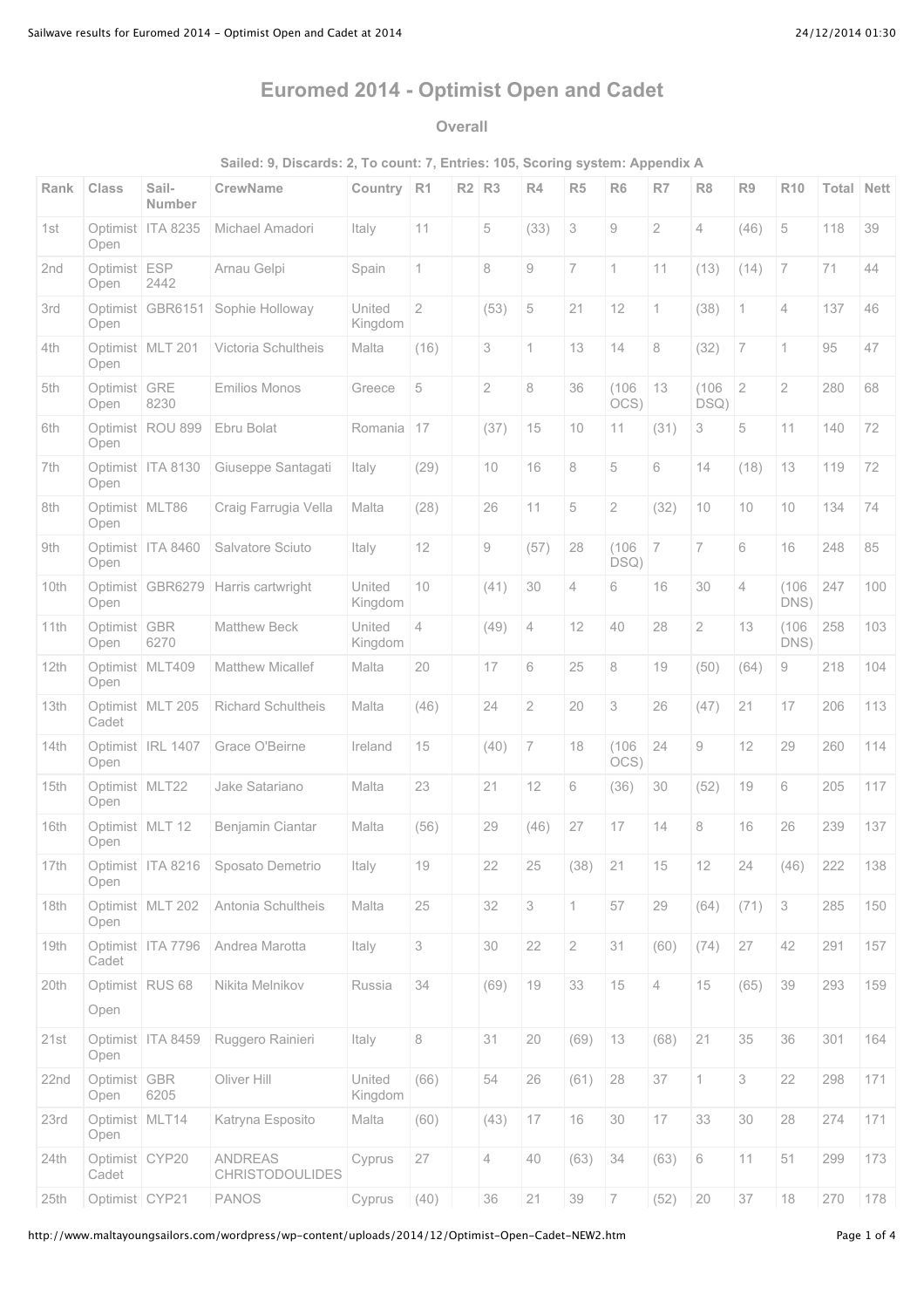## Sailwave results for Euromed 2014 - Optimist Open and Cadet at 2014 24/12/2014 24/12/2014 01:30

|      | Open                      |                     | KONSTANTINOU                 |                   |                |      |      |      |               |                         |      |               |                   |     |     |
|------|---------------------------|---------------------|------------------------------|-------------------|----------------|------|------|------|---------------|-------------------------|------|---------------|-------------------|-----|-----|
| 26th | Optimist RUS 95<br>Open   |                     | Aleksandr Orlov              | Russia            | (106)<br>BFD)  | 16   | 18   | (44) | 22            | 21                      | 43   | 32            | 33                | 335 | 185 |
| 27th | Open                      | Optimist   ITA 8064 | Matteo Magri                 | Italy             | 33             | 12   | (85) | (92) | 27            | 18                      | 16   | 23            | 57                | 363 | 186 |
| 28th | Cadet                     | Optimist   ITA 8047 | Antonio Barbera              | Italy             | $\overline{7}$ | 25   | 68   | 24   | 18            | 20                      | 28   | (79)          | (75)              | 344 | 190 |
| 29th | Optimist   RUS 28<br>Open |                     | <b>Vladimir Novoselov</b>    | Russia            | (53)           | (74) | 44   | 11   | 25            | 23                      | 51   | 40            | 8                 | 329 | 202 |
| 30th | Open                      | Optimist   ITA 8426 | Corrado Franzò               | Italy             | 68             | 1    | 23   | 9    | 39            | (106)<br>OCS            | 18   | 45            | (70)              | 379 | 203 |
| 31st | Open                      | Optimist BEL 1169   | Simon De Gendt               | Belgium           | (47)           | 6    | 36   | 19   | 37            | 25                      | 40   | 42            | (50)              | 302 | 205 |
| 32nd | Optimist CYP28<br>Open    |                     | STAVRI TOTOU                 | Cyprus            | 48             | 23   | (60) | 45   | 19            | 10                      | 29   | (49)          | 31                | 314 | 205 |
| 33rd | Open                      | Optimist   IRL 1425 | Michael Carroll              | Ireland           | 9              | (46) | (81) | 43   | 33            | 39                      | 36   | 25            | 21                | 333 | 206 |
| 34th | Open                      | Optimist IRL 1507   | Tom Higgins                  | Ireland           | 26             | 48   | (71) | 37   | 24            | 27                      | (75) | 17            | 27                | 352 | 206 |
| 35th | Optimist ITA 1<br>Open    |                     | Giorgia Cingolani            | Italy             | 6              | 35   | (55) | 41   | 29            | 36                      | 48   | (68)          | 15                | 333 | 210 |
| 36th | Open                      | Optimist GBR5929    | Joshua Waha                  | United<br>Kingdom | 54             | 39   | 34   | (79) | (70)          | 3                       | 41   | 28            | 14                | 362 | 213 |
| 37th | Open                      | Optimist GRE 100    | Polichronis<br>Giannakidis   | Greece            | 22             | 7    | (94) | 46   | 44            | $\mathrel{\mathcal{G}}$ | (53) | 44            | 44                | 363 | 216 |
| 38th | Open                      | Optimist ITA 8133   | Michele Girlando             | Italy             | (67)           | (64) | 64   | 31   | 35            | 12                      | 5    | 39            | 34                | 351 | 220 |
| 39th | Open                      | Optimist   IRL1461  | Micheal<br>O'Suilleabhain    | Ireland           | 30             | (86) | (75) | 23   | 10            | 54                      | 31   | 33            | 49                | 391 | 230 |
| 40th | Open                      | Optimist   ITA 8135 | Michele Trobia               | Italy             | 21             | 19   | (93) | 32   | 26            | 49                      | (80) | 72            | 12                | 404 | 231 |
| 41st | Open                      | Optimist ITA 7131   | Verri Gaia                   | Italy             | 43             | 51   | 35   | (59) | 4             | 43                      | 26   | (106)<br>DNF) | 30                | 397 | 232 |
| 42nd | Optimist<br>Open          | <b>GBR</b><br>6240  | Drew Wright                  | United<br>Kingdom | (106)<br>BFD)  | 58   | 10   | 22   | (106)<br>OCS) | 5                       | 24   | 9             | 106<br><b>DNS</b> | 446 | 234 |
| 43rd | Open                      | Optimist   IRL 1503 | Cathal O Regan               | Ireland           | (75)           | 55   | (59) | 49   | 16            | 46                      | 27   | 26            | 20                | 373 | 239 |
| 44th | Optimist MLT 36<br>Open   |                     | Francesca Zammit             | Malta             | 39             | 38   | 29   | 17   | (56)          | (62)                    | 45   | 22            | 52                | 360 | 242 |
| 45th | Open                      | Optimist ITA 7982   | Gabriele Barbera             | Italy             | 50             | 14   | 31   | 34   | 41            | 55                      | (60) | $20\,$        | (71)              | 376 | 245 |
| 46th | Open                      | Optimist IRL 1512   | Charlie Cullen               | Ireland           | 32             | (82) | 13   | 35   | 59            | 35                      | 25   | (82)          | 53                | 416 | 252 |
| 47th | Optimist MLT 19<br>Open   |                     | Lucas Legault                | Malta             | 41             | 28   | 47   | 29   | (72)          | 51                      | 46   | (62)          | $19$              | 395 | 261 |
| 48th | Open                      | Optimist IRL1459    | Emily Whitaker               | Ireland           | 36             | (78) | 28   | 15   | 47            | 44                      | 42   | (59)          | 54                | 403 | 266 |
| 49th | Optimist MLT 48<br>Open   |                     | Robert Fenech Scerri         | Malta             | 45             | (59) | (53) | 26   | 53            | 42                      | 23   | 52            | 25                | 378 | 266 |
| 50th | Open                      | Optimist IRL 1408   | Morgan Lyttle                | Ireland           | 14             | 67   | (73) | (72) | 20            | 45                      | 59   | $\,8\,$       | 60                | 418 | 273 |
| 51st | Optimist GRE<br>Cadet     | 7244                | dimitra vartholomaiou        | Greece            | 37             | 11   | 14   | 55   | (81)          | 67                      | (85) | 47            | 45                | 442 | 276 |
| 52nd | Open                      | Optimist CYP112     | <b>RAFAIL</b><br>THEOCHAROUS | Cyprus            | 63             | 27   | 50   | 56   | 38            | 22                      | 22   | (83)          | (68)              | 429 | 278 |
|      |                           |                     |                              |                   |                |      |      |      |               |                         |      |               |                   |     |     |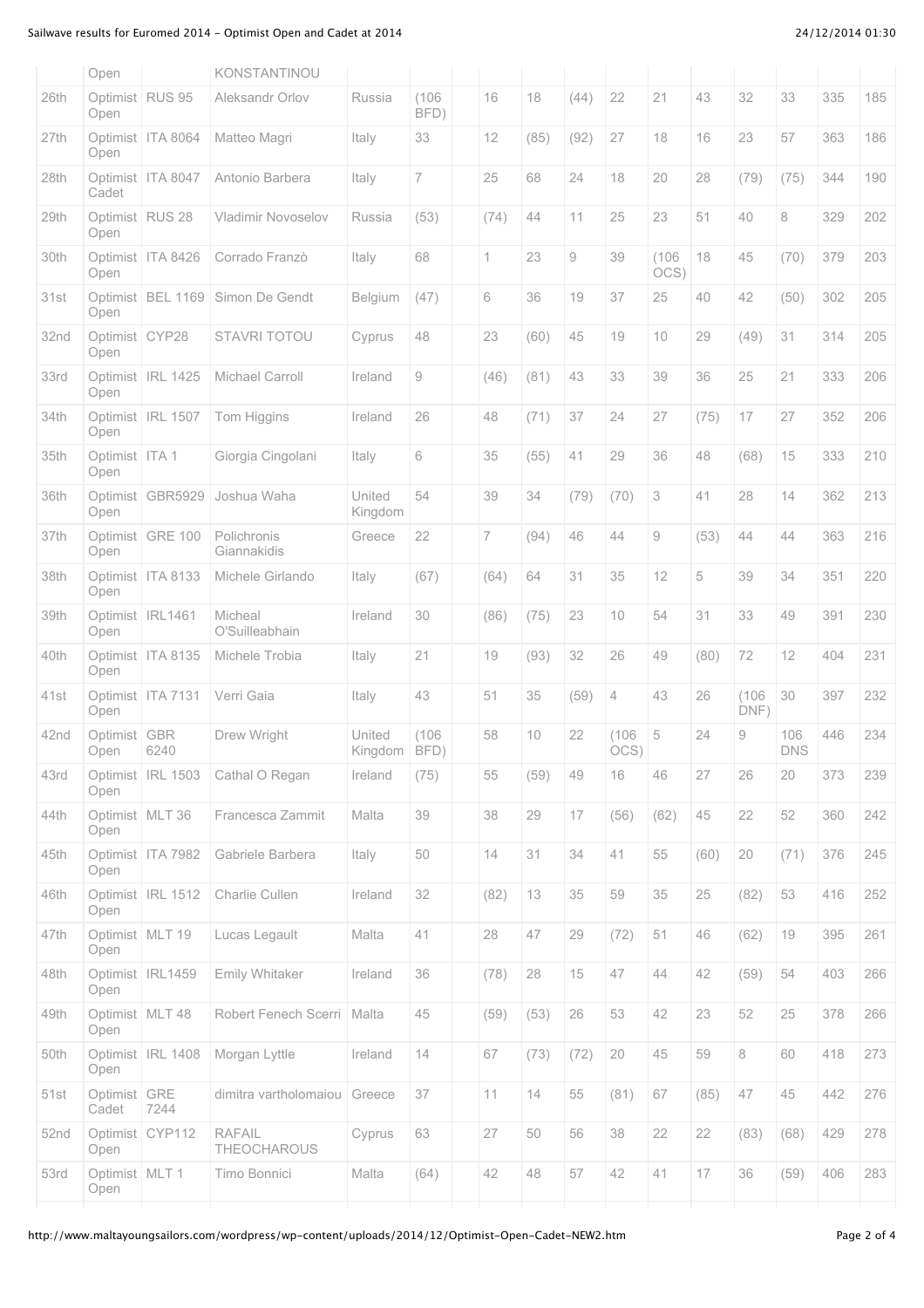## Sailwave results for Euromed 2014 - Optimist Open and Cadet at 2014 24/12/2014 24/12/2014 01:30

| 54th | Cadet                     | Optimist   IRL 1478 | alana coakley                          | Ireland | 52            | 44    | 41                     | (78)       | (63)          | 40   | 58   | 29            | 24            | 429 | 288 |
|------|---------------------------|---------------------|----------------------------------------|---------|---------------|-------|------------------------|------------|---------------|------|------|---------------|---------------|-----|-----|
| 55th | Open                      | Optimist MLT 11     | Kane Seychell                          | Malta   | (84)          | 20    | (74)                   | 52         | 50            | 59   | 11   | 48            | 56            | 454 | 296 |
| 56th | Cadet                     | Optimist IRL 1479   | Robert Keal                            | Ireland | 24            | 62    | (77)                   | 14         | 74            | 72   | (93) | 31            | 47            | 494 | 324 |
| 57th | Cadet                     | Optimist RUS 416    | Maksim<br>Shaposhnikov                 | Russia  | 49            | (70)  | 45                     | 42         | 52            | (80) | 57   | 54            | 38            | 487 | 337 |
| 58th | Open                      | Optimist CYP1153    | <b>HARIS</b><br>PAPAZOGLOU             | Cyprus  | 35            | 13    | 49                     | 40         | 65            | 74   | (82) | 63            | (106)<br>DNF) | 527 | 339 |
| 59th | Open                      | Optimist CYP1206    | <b>APOSTOLOS</b><br><b>APOSTOLIDIS</b> | Cyprus  | 13            | 52    | (106)<br>DSQ)          | 58         | 32            | 58   | 66   | (73)          | 61            | 519 | 340 |
| 60th | Open                      | Optimist IRL 1511   | Jack Fahy                              | Ireland | 62            | 60    | 27                     | 48         | (86)          | 57   | 44   | 56            | (74)          | 514 | 354 |
| 61st | Open                      | Optimist IRL 1456   | Nicola Ferguson                        | Ireland | 31            | 76    | 51                     | 30         | 48            | 64   | (84) | (89)          | 62            | 535 | 362 |
| 62nd | Open                      | Optimist ITA 8320   | Isotta Bernardoni                      | Italy   | 18            | 63    | 54                     | 54         | (76)          | 48   | 68   | (70)          | 65            | 516 | 370 |
| 63rd | Open                      | Optimist ITA 8402   | Ruggiu Alice                           | Italy   | 44            | (73)  | 52                     | (81)       | 62            | 73   | 56   | 43            | 41            | 525 | 371 |
| 64th | Open                      | Optimist ITA 7851   | Lorenzo Lavia                          | Italy   | 72            | 61    | (80)                   | (76)       | 45            | 33   | 35   | 67            | 64            | 533 | 377 |
| 65th | Open                      | Optimist   ITA 7660 | Umberto Gueltrini                      | Italy   | (106)<br>BFD) | 34    | 76                     | 50         | 67            | 53   | 62   | (80)          | 40            | 568 | 382 |
| 66th | Open                      | Optimist   IRL 1466 | Max Kavanagh                           | Ireland | (79)          | (93)  | 61                     | 75         | 79            | 34   | 49   | 15            | 73            | 558 | 386 |
| 67th | Optimist   MLT63<br>Cadet |                     | Patrice Pace                           | Malta   | 51            | 56    | 66                     | 47         | 46            | 56   | (70) | (74)          | 67            | 533 | 389 |
| 68th | Open                      | Optimist ITA 6220   | Lidia Kaptourovitch                    | Italy   | (106)<br>BFD) | 15    | 62                     | 70         | 54            | 70   | 71   | (90)          | 55            | 593 | 397 |
| 69th | Cadet                     | Optimist RUS 21     | Arkadii Karmanov                       | Russia  | (106)<br>BFD) | 71    | 32                     | 87         | 55            | (91) | 69   | 50            | 37            | 598 | 401 |
| 70th | Optimist<br>Cadet         | GRE<br>3278         | vasiliki vlachaki                      | Greece  | 38            | (106) | (106)<br>$DSQ)$ $DSQ)$ | 67         | 23            | 71   | 94   | 58            | 58            | 621 | 409 |
| 71st | Open                      | Optimist IRL 1469   | Kate D'Arcy                            | Ireland | (91)          | (91)  | 39                     | 66         | 68            | 50   | 55   | 60            | 72            | 592 | 410 |
| 72nd | Open                      | Optimist MLT1099    | Shaun Miggiani                         | Malta   | 57            | 47    | 43                     | (90)       | 69            | 69   | 65   | 61            | (79)          | 580 | 411 |
| 73rd | Cadet                     | Optimist DEN 29     | Lobanov Matvei                         | Russia  | 73            | (95)  | 67                     | 60         | (106)<br>DNF) | 75   | 19   | 38            | 82            | 615 | 414 |
| 74th | Cadet                     | Optimist RUS 96     | Nikita Ivanov                          | Russia  | 58            | 18    | (98)                   | 62         | 78            | 89   | 91   | (106)<br>BFD) | 23            | 623 | 419 |
| 75th | Open                      | Optimist RUS 229    | Nikiforov Artem                        | Russia  | 71            | 77    | 37                     | 71         | (83)          | (94) | 39   | 51            | 81            | 604 | 427 |
| 76th | Optimist RUS<br>Cadet     | 9999                | Anna Nikiforova                        | Russia  | (106)<br>BFD) | 81    | 70                     | 74         | 51            | 81   | 37   | (100)         | 48            | 648 | 442 |
| 77th | Cadet                     | Optimist   ITA 6963 | Michael Di Fazio                       | Italy   | 42            | 68    | 89                     | 77         | 43            | 83   | (92) | (95)          | 43            | 632 | 445 |
| 78th | Open                      | Optimist MLT 108    | Gabriella Mifsud                       | Malta   | 78            | 80    | 56                     | 68         | 61            | 38   | (81) | 69            | (84)          | 615 | 450 |
| 79th | Cadet                     | Optimist ITA 8480   | Sposato Beatrice                       | Italy   | 61            | 79    | 72                     | 53         | (92)          | (87) | 61   | 66            | 69            | 640 | 461 |
| 80th | Open                      | Optimist MLT 575    | Andy Mercieca                          | Malta   | 86            | 45    | 38                     | $(101)$ 71 |               | 65   | 73   | (92)          | 85            | 656 | 463 |
| 81st | Open                      | Optimist IRL1472    | Conor Horgan                           | Ireland | (88)          | 75    | 84                     | 85         | 49            | 79   | (89) | 57            | 35            | 641 | 464 |
| 82nd |                           | Optimist MLT 911    | Neil Farrugia Vella                    | Malta   | 77            | 83    | 42                     | 65         | 58            | 61   | 83   | (86)          | (87)          | 642 | 469 |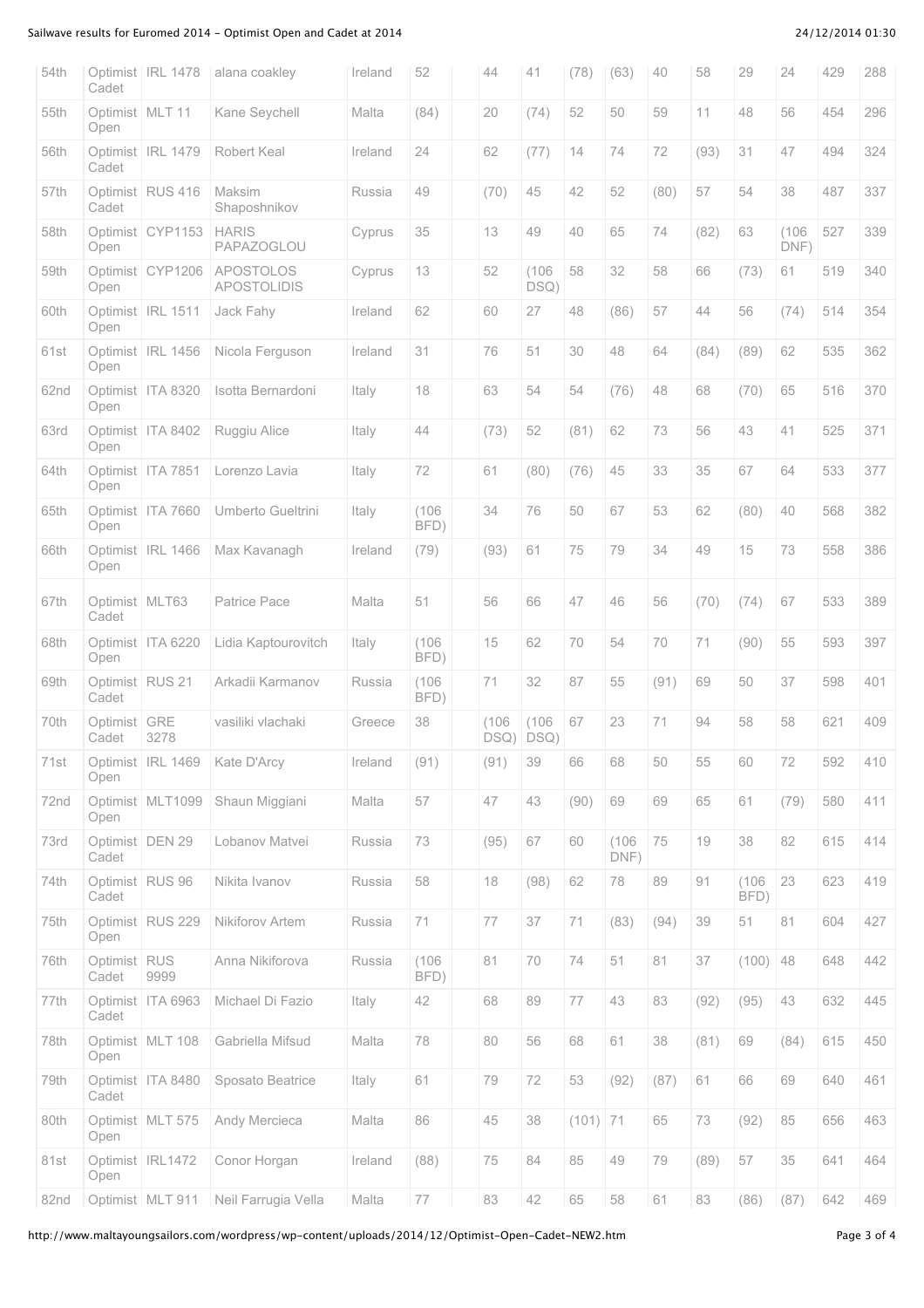## Sailwave results for Euromed 2014 - Optimist Open and Cadet at 2014 24/12/2014 24/12/2014 01:30

|       | Cadet                     |                     |                              |         |               |               |                        |                   |                   |                   |                   |                   |                   |     |     |
|-------|---------------------------|---------------------|------------------------------|---------|---------------|---------------|------------------------|-------------------|-------------------|-------------------|-------------------|-------------------|-------------------|-----|-----|
| 83rd  | Optimist MLT44<br>Cadet   |                     | Saul Vassallo                | Malta   | 55            | 85            | 58                     | 83                | (90)              | 88                | (90)              | 88                | 32                | 669 | 489 |
| 84th  | Cadet                     | Optimist   ITA 7229 | Gianpiero Pagliaro           | Italy   | 65            | 57            | 97                     | 64                | 60                | (106)<br>DNF)     | (106)<br>BFD)     | 41                | 106<br><b>DNF</b> | 702 | 490 |
| 85th  | Open                      | Optimist MLT 861    | Sean Valentino               | Malta   | 59            | 88            | (91)                   | 84                | 64                | 86                | 76                | 34                | (95)              | 677 | 491 |
| 86th  | Optimist MLT17<br>Open    |                     | Harry Parnis England         | Malta   | (82)          | 72            | (82)                   | 80                | 73                | 47                | 77                | 77                | 77                | 667 | 503 |
| 87th  | Optimist RUS 48<br>Cadet  |                     | Andrei Khomenko              | Russia  | 85            | 66            | (96)                   | (88)              | 85                | 82                | 67                | 75                | 66                | 710 | 526 |
| 88th  | Optimist MLT101<br>Cadet  |                     | Luke Rausi                   | Malta   | (106)<br>BFD) | 33            | 78                     | 82                | 77                | (106)<br>OCS)     | 87                | 81                | 90                | 740 | 528 |
| 89th  | Optimist MLT03<br>Open    |                     | Megan Ferry                  | Malta   | 70            | (89)          | 79                     | 73                | 75                | (85)              | 72                | 84                | 76                | 703 | 529 |
| 90th  | Optimist MLT 27<br>Open   |                     | <b>Emilie Gregory</b>        | Malta   | 89            | 50            | 86                     | (94)              | 88                | (90)              | 79                | 55                | 83                | 714 | 530 |
| 91st  | Optimist MLT 51<br>Cadet  |                     | Kristan Borg Nicholas        | Malta   | 83            | (100)         | 92                     | 51                | (94)              | 78                | 63                | 78                | 86                | 725 | 531 |
| 92nd  | Cadet                     | Optimist RUS 191    | Polina Soloveichik           | Russia  | 74            | 84            | 24                     | (96)              | 91                | (97)              | 86                | 91                | 91                | 734 | 541 |
| 93rd  | Optimist   MLT 9<br>Cadet |                     | Lacey Aquilina               | Malta   | 93            | (101)         | 90                     | 89                | 66                | 77                | 34                | (94)              | 93                | 737 | 542 |
| 94th  | Optimist   MLT 6<br>Open  |                     | Nick Bonello Ghio            | Malta   | (94)          | 87            | (100)                  | 86                | 84                | 76                | 54                | 87                | 94                | 762 | 568 |
| 95th  | Cadet                     | Optimist   ITA 7371 | Marco Maggio                 | Italy   | 80            | 65            | 63                     | (98)              | 95                | 93                | 95                | (97)              | 78                | 764 | 569 |
| 96th  | Cadet                     | Optimist RUS 844    | Aleksandr Melnikov           | Russia  | 69            | (97)          | 69                     | (97)              | 93                | 96                | 97                | 85                | 63                | 766 | 572 |
| 97th  | Optimist MLT88<br>Open    |                     | Jeankarl Azzopardi           | Malta   | 81            | (96)          | 65                     | (99)              | 80                | 92                | 96                | 96                | 80                | 785 | 590 |
| 98th  | Optimist MLT 28<br>Open   |                     | Katryna Vassallo             | Malta   | 92            | 90            | (95)                   | 95                | 89                | 84                | 78                | 76                | (106<br>DNS)      | 805 | 604 |
| 99th  | Cadet                     | Optimist   ITA 7904 | Matilde Pecorella            | Italy   | 90            | 92            | 88                     | (100)             | 96                | (98)              | 98                | 53                | 88                | 803 | 605 |
| 100th | Optimist   MLT 41<br>Open |                     | Daniele Micallef<br>Valletta | Malta   | 96            | (99)          | (99)                   | 93                | 87                | 66                | 88                | 99                | 89                | 816 | 618 |
| 101st | Cadet                     | Optimist ITA 7894   | Carlo Dipasquale             | Italy   | 95            | (98)          | 83                     | 91                | 82                | 95                | (99)              | 93                | 92                | 828 | 631 |
| 102nd | Cadet                     | Optimist MLT 912    | Laura Zammit                 | Malta   | 87            | 94            | 87                     | (102)             | 97                | 100               | 100               | 101               | (106)<br>DNF)     | 874 | 666 |
| 103rd | Open                      | Optimist   MLT 425  | Andrea Pizzuto               | Malta   | (106)<br>DNF) | 102           | 101                    | $(103)$ 98        |                   | 99                | 101               | 98                | 96                | 904 | 695 |
| 104th | Cadet                     | Optimist   IRL 1504 | Aoife Byrne                  | Ireland | 76            | (106)<br>DNS) | (106)<br>DNS)          | 106<br><b>DNS</b> | 106<br><b>DNS</b> | 106<br><b>DNS</b> | 106<br><b>DNS</b> | 106<br><b>DNS</b> | 106<br><b>DNS</b> | 924 | 712 |
| 105th | Cadet                     | Optimist   RUS 985  | Elizaveta Zvereva            | Russia  | 97            | (106)         | (106)<br>DNS) DNS) DNS | 106               | 106<br><b>DNS</b> | 106<br><b>DNS</b> | 106<br><b>DNS</b> | 106<br><b>DNS</b> | 106<br><b>DNS</b> | 945 | 733 |
|       |                           |                     |                              |         |               |               |                        |                   |                   |                   |                   |                   |                   |     |     |

Sailwave Scoring Software 2.16.7 [www.sailwave.com](http://www.sailwave.com/)